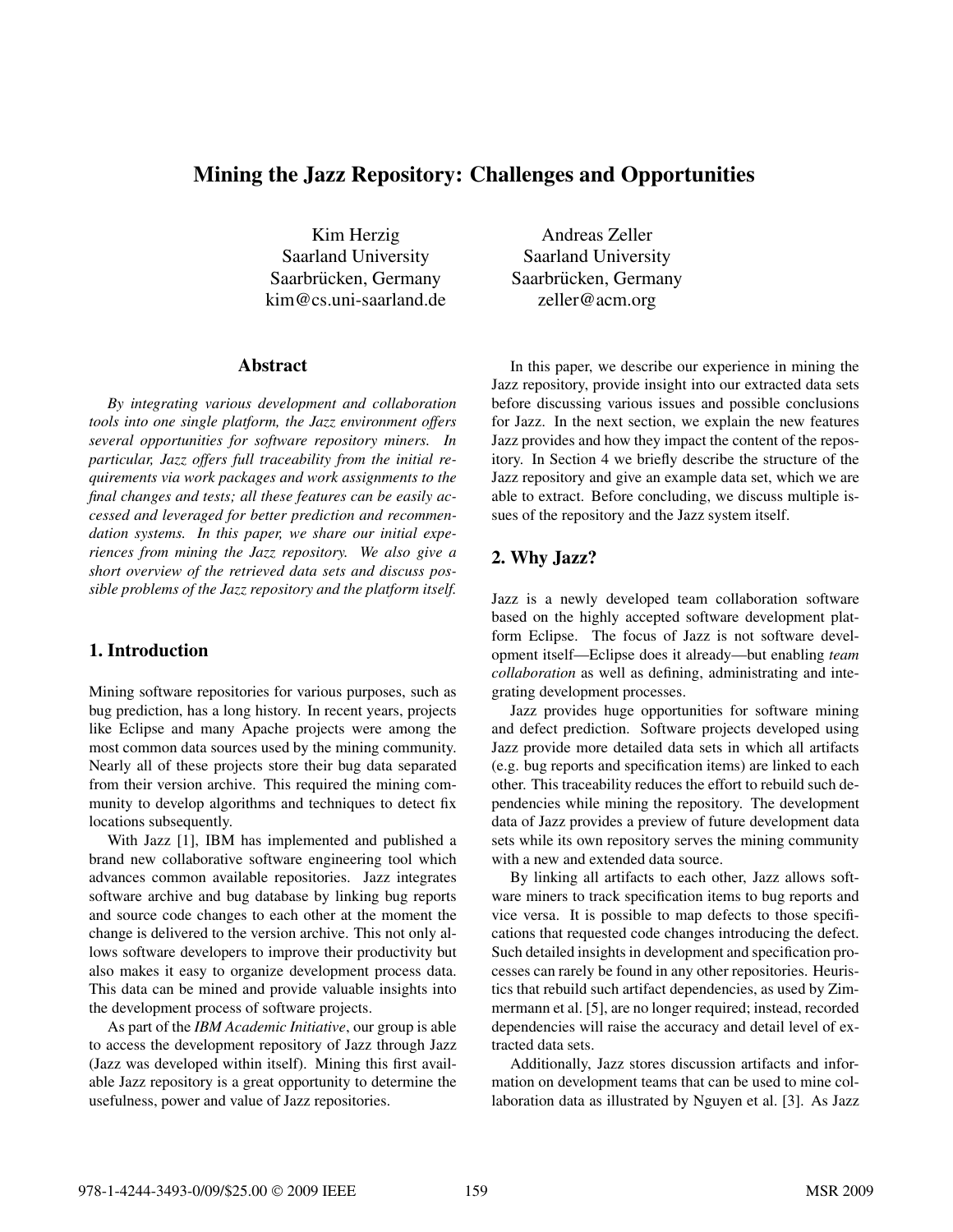links such data to development process information and defect data, the Jazz repository may serve as a platform to combine many existing approaches to mining, prediction, and recommendation. The resulting traceability makes Jazz and its development repository one of the most valuable data sets for any kind of software mining.

### 3. Mining Jazz

The opportunities and features discussed in Section 2 come at a price. Accessing and analyzing a Jazz repository is far more difficult than accessing and analyzing separate version or defect repositories (like Subversion or Bugzilla). The reason is the *high complexity of the database* and the *huge amount of data* that needs to be stored in order to offer high artifact traceability.

Nguyen et al. [3] describe the four different methods available to access a Jazz repository and their drawbacks: *Report*, *Client API*, *Server API* and the direct connection to the *Database*. Accessing the database directly, without any API or tool between miner and data, seems the easiest alternative, but also raises risks. The Jazz database contains more than 200 database tables. Fetching data sets via plain SQL commands implies a high risk of retrieving wrong or incomplete results and makes the approach very fragile regarding future changes applied to Jazz.

For mining Jazz, we therefore decided to use the *client API.* This enabled us to rely on existing functionality provided by Jazz developers. Our mining tool uses Jazz services only and runs as a Jazz plugin. This allows us to hook into any existing and future Jazz repository by being as extensible as possible.

The high artifact traceability of Jazz mentioned in Section 2 is the key feature to be used when mining the Jazz repository. The concept behind Jazz artifacts and its dependencies are so called *work items*. Ying et al. [4] and Cheng et al. [2] compare work items with Bugzilla reports and explain the connections between work items and other collaboration features. A work item represents a bug report, an enhancement, a plan item (used for specification) or any kind of task. In its most simple occurrence, a work item contains all information a normal bug report does.

The main advantage of Jazz is based on *work item edges* that connect work items, discussions and other artifacts such as screenshots and *change sets* (a semantic related set of changes on files made to the Jazz repository) to one big *work items graph*. All edges of this graph are labeled by the type of the work item dependency (see Figure 1). Figure 2 shows an excerpt from the Jazz work item dependency graph. This connectivity brings a number of benefits:

#### Bug reports are automatically linked to change sets.

Among other dependencies, the work item graph connects work items and corresponding change sets by requesting the developer to attach one work item to each source code change he wants to check in. For bug reports the attached change set identifies the bug fix locations. Heuristics such as the one used by Zimmermann et al [5] to identify bug fix locations in source code entities are no longer needed.

- Defects can be tracked back to specifications. The relations between different work items across and types allow us to identify dependencies between various kinds of work items. Bug reports can be mapped to specification items and thus identify the cause for the bug. Inter work item dependencies may identify change set dependencies indicating change impact.
- The work item graph contains collaboration data. User discussions are directly assignable to work items, change sets and problems. This collaboration data can be used to gain detailed information on developer activities and interaction. Jazz research projects like that of Nguyen et al. [3] are able to combine their results with bug reports and other process structure measurements.

### 4. The Data Set

The only Jazz repository data set available so far is the Jazz development repository itself (see Table 1). It does not reflect the complete development process starting from day zero but it covers most of the development activity including early stages.



**Figure 1. Components of the Jazz work item graph.**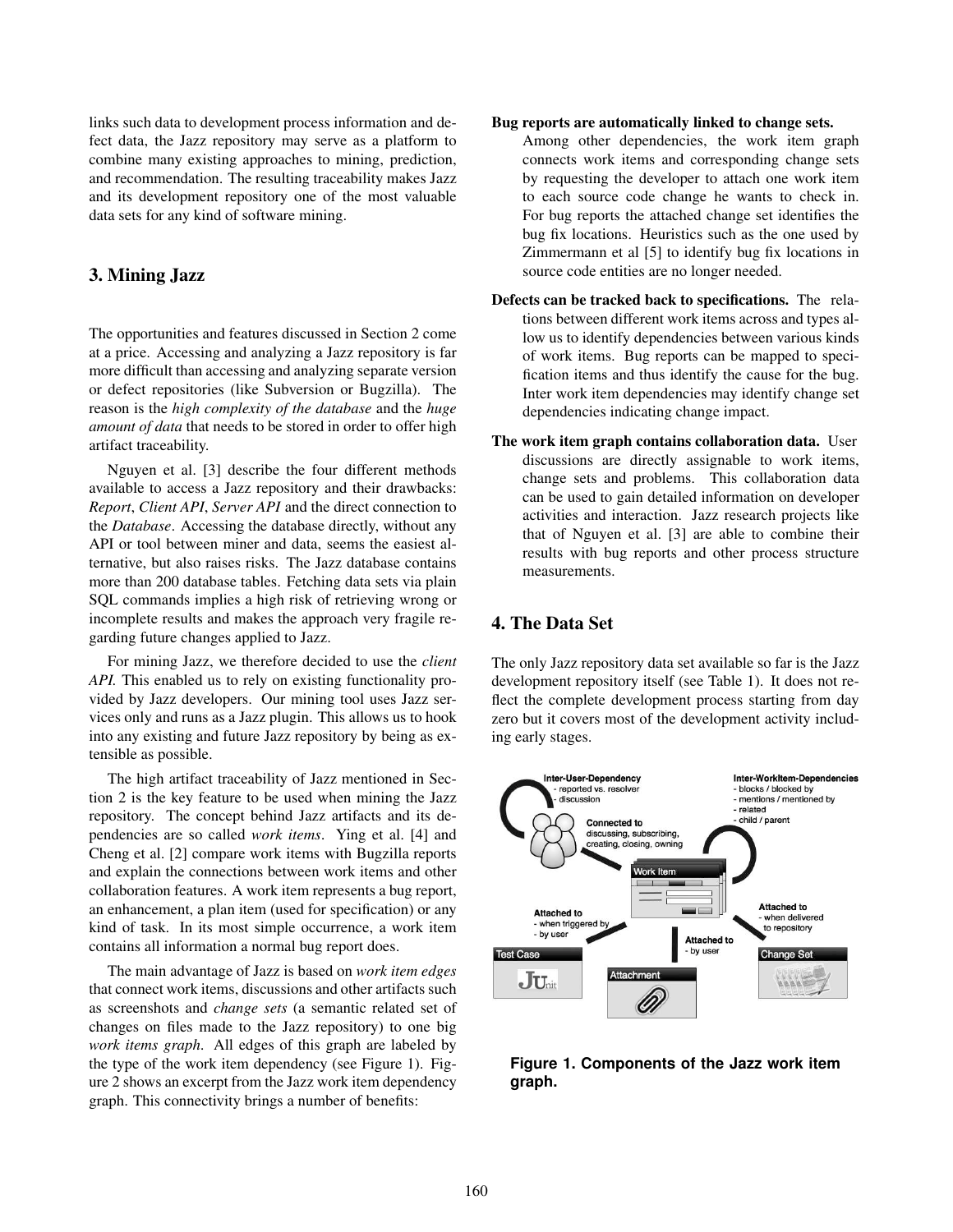

**Figure 2. Partial work item dependency graph.** Each work item is represented by a node while edges refer to work item dependencies.

| Release of Version 1.0.1     | Oct 2008             |
|------------------------------|----------------------|
| Data set from                | Jun 2008             |
| Included work items          | Jun 2005 to Jun 2008 |
| Included change Sets         | Jun 2007 to Jun 2008 |
| # work items                 | $\sim 47,000$        |
| # bug reports                | $\sim 34,000$        |
| # resolved bug reports       | $\sim 21,000$        |
| # bug report with change set | $\sim 16,000$        |
| # classes                    | $\sim$ 16,000        |
| # plan items (specification) | $\sim$ 150           |

#### **Table 1. Jazz data set overview**

For each work item in the repository, we can extract a set of metrics (see Table 2) that describe the dependency of each work item to other work items, discussions and artifacts. Of course, the metrics also include all direct properties of a work item (e.g. severity, category).

### 5. First Results

With its first release late 2008, Jazz is a very young software project. This implies that the available data set (last updated in June 2008) includes pre-release data only. In comparison to Zimmermann et al. [5], we can only work on early development data. This has multiple effects on the usefulness of the data set and its content.

Since Jazz is developed within Jazz, we have to consider that many features provided by Jazz today were not implemented in the early stages of the development process. Table 1 shows that the time window of available change sets is about two years shorter than the available work item history. This time difference and the fact that not all features of Jazz were available at all times implies that the Jazz repository

Details directly extracted from work item Type of work item Severity of work item Category the work item was filed in User that opened the work item User that closed the work item Iteration Plan the work items was applied to Priority of work item Effort estimated by developer to complete work item Time Spent (not yet implemented in Jazz) Number of days open

Metrics computed on work item graph Number of connected work items Number of connected specifications Number of connected defects Number of child work items Number of parent work items Number of comments in the discussion Average size of comments Number of distinct users contributing in discussion Number of work items mentioning this work item Number of defects per specification item Number of test cases attached to work item Number of approvals / code reviews Number of classes touched by attached change set

#### **Table 2. Work item metrics for Jazz**

contains multiple holes and misleading fragments that cannot be eliminated or identified easily. Tasks in early stages of the development process could not be created as work items, many work items (also bug reports) are not linked to change sets and there might be multiple other noise sources.

Furthermore, we have to consider the nature of young software projects and the development processes within such projects. Fixing early software defects often requires large changes as well as fixing multiple defects in parallel. Thus, to apply only compilable source code to the version archive, the developer has to commit multiple fixes at once. However, Jazz allows only one work item attached to each change set. This leads to the fact that many bug reports will be closed without any change set attached. Even worse, this also implies that change sets linked to work items may contain source code changes that were not necessary to fix the linked bug but could not be applied to the version archive separately.

Unfortunately, the number of specification items in Jazz is very low. When planning and specifying major parts of the system, the tools needed to create plan items were not available. We believe, though, that plan items and their dependencies to other work items could provide additional